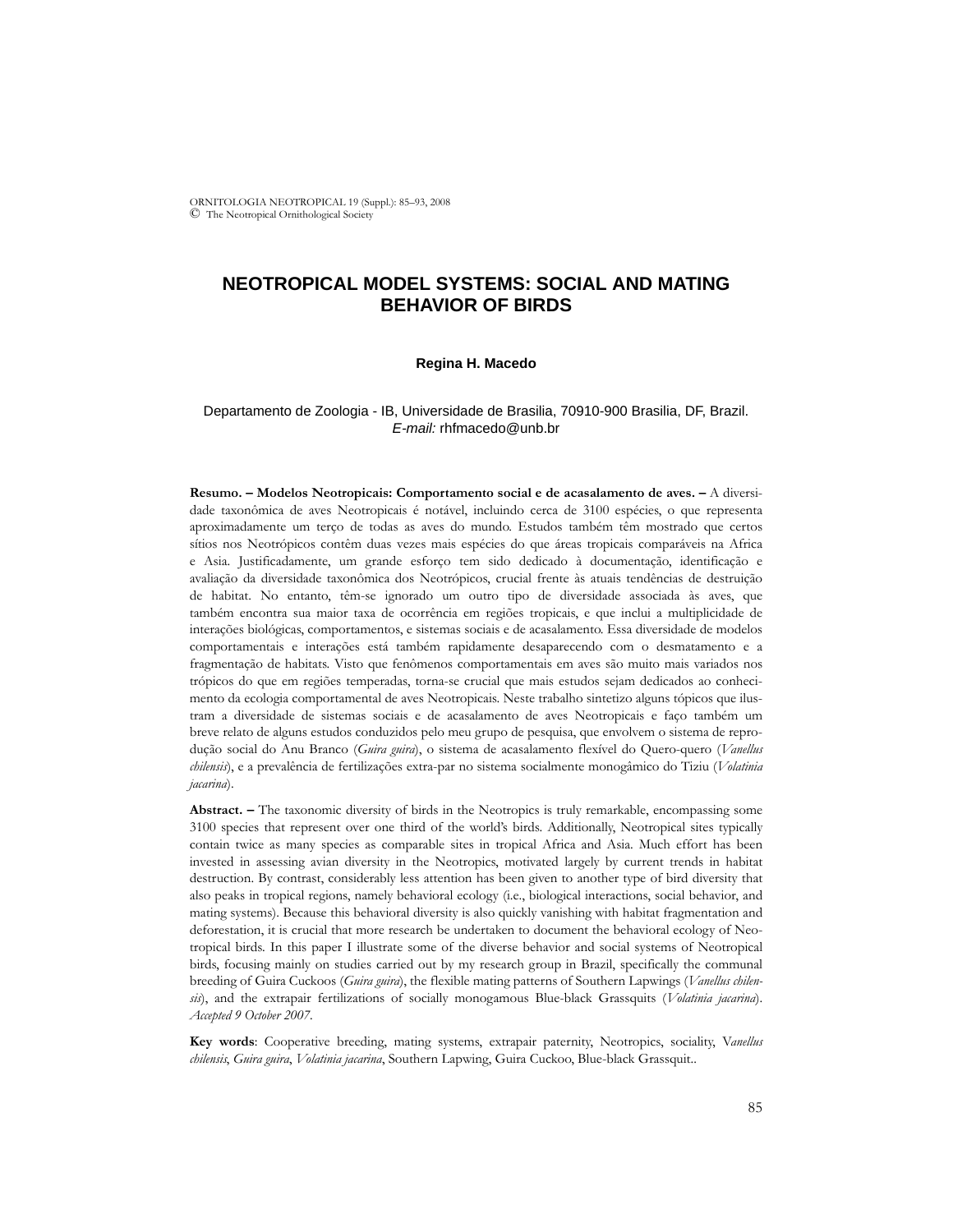# INTRODUCTION

The latitudinal gradient of increasing species richness towards the tropics is a well recognized pattern that has existed for at least a quarter of a billion years, and a plethora of hypotheses have been proposed to explain the pattern (reviewed in Willig *et al.* 2003), though no consensus has been reached. This model holds for most animal taxa, and has been well verified for birds. Species richness for birds is especially high in the Neotropics. There are over 3000 bird species in South America, which is about one third of all birds in the world (Ridgely & Tudor 1989), a very high number given that the land area of the continent represents only about 10% of the planet's total. The latitudinal gradient across the Americas in diversity of genera for different bird groups increases dramatically at the lower latitudes (reviewed in Stutchbury & Morton 2001). For the Accipitridae, the number of genera rises from six, in eastern Canada, to 23 in central Brazil. There also are similar increases in diversity in other taxa, such as Troglodytidae (one genus in Canada; nine in Brazil) and Tyrannidae (five in Canada, 79 in Brazil). And of course, there are whole clades in the Neotropics that have no representatives to the north (e.g., Formicariidae). Tropical latitudes across the globe differ in species richness, with sites in the Neotropics having roughly twice the diversity of birds compared to similar latitudes in Africa and Asia (Ridgely & Tudor 1989).

Among the plausible explanations for why the Neotropics exhibits such a high diversity, one hypothesis currently favored is that species richness in Neotropical birds may be linked to habitat heterogeneity, and the latter results from heterogeneity in topography (Rahbek & Graves 2001). This probably explains, for example, why areas that are mountainous in the humid tropics, such as Colombia and Peru, have higher species richness than the Amazonian lowlands. However, other plausible explanations for high tropical diversity exist, but are not necessarily applicable to the Neotropics. One assessment revealed that bird diversity decreases when ambient energy drops, whereas when energy is high, the amount of water becomes a limiting factor for diversity (Hawkins *et al.* 2003).

Considerable effort has been invested in documenting and evaluating diversity of avian taxa in the Neotropics. There is a great emphasis on estimating numbers of bird species, their distributions, and their relative frequencies. Given the realities of habitat destruction placing these species at risk, such work must continue to be a priority. For example, tropical forests are disappearing at a rate of approximately 17 million ha per year (Ricklefs 2003). Other tropical habitats are also being lost rapidly. For example, the Brazilian savanna biome, known as Cerrado and considered one of the world´s hotspots, has lost more than 50% of its original 2 million km2 during the last 35 years (Klink & Machado 2005).

However, there is a second type of bird diversity that peaks in tropical regions, but which has been largely ignored, namely, behavioral ecology. This encompasses the more multifaceted levels of biological interactions, types of behaviors, and the variety of social and mating systems, all of which also reach their highest points in the tropics (Stutchbury & Morton 2001). Obviously, as species disappear or are influenced by the loss of their natural habitats, this richness also declines or is modified. Unfortunately, there is much less effort at present to document and understand these complex systems than there is simply to document bird diversity.

The study of tropical birds presents a remarkable opportunity to explore crucial differences in their behaviors and systems relative to temperate birds. Moreover, because tropical latitudes support greater numbers of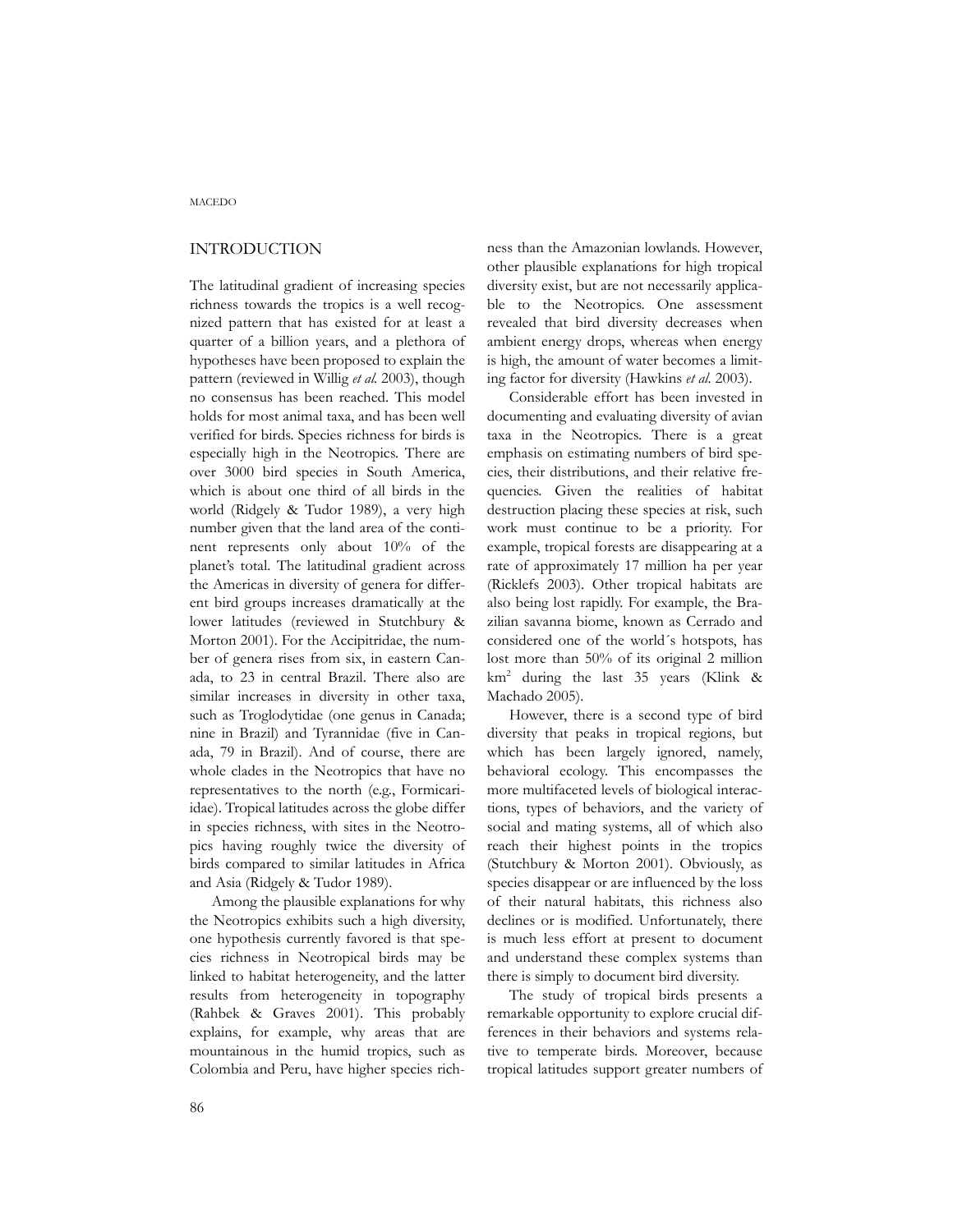bird species than higher latitudes (Rosenzweig 1995, Balmford 2002), these studies will provide more general explanations for almost all biological facets of this group of animals.

Tropical birds are thought to differ from temperate birds mainly as the result of some major life history strategies that constitute evolutionary responses to at least three interrelated properties of lower latitudes: climate (e.g., variation in day length, higher temperatures), nest predation, and differences in food availability. These factors presumably promote or are associated with prolonged breeding periods for many tropical species, many nesting attempts per breeding season, with small clutches, long developmental periods, and lower adult mortality (Lack 1947, 1948, 1968; Skutch 1949, 1985; Ricklefs 1969, Fogden 1972). More recently, an experiment with nestling Stonechats (*Saxicola torquata*) from four different latitudes hand-reared under the same conditions revealed that those taken from tropical latitudes had intrinsically lower energy expenditure compared with those from the temperate areas (Wilkelski *et al.* 2003). This has important implications when considering life-history strategies of tropical birds. However, existing evidence, especially for Neotropical birds, suggests that many of the professed differences in life history characteristics between tropical and temperate birds may not exist or are unclear (Martin 2006). Only further studies in the field will ultimately provide the necessary data to compare alternative hypotheses and clarify what may be the real differences between temperate and tropical species in life history attributes.

The list of topics that could yield significant insights on the behavioral ecology of tropical birds is long and the study of these topics has been much neglected. Some research areas (e.g., lekking systems, cooperative breeding, ant-following behavior) have attracted more attention than other less con-

spicuous topics that are only now being approached. Among these overlooked topics are extrapair mating systems in socially monogamous birds, hormonal patterns associated with year-round territoriality and extended breeding periods and associated physiological costs, resistance to endo-parasitism and disease, and singing patterns, among others. Below I discuss two phenomena that occur more frequently in the tropics and that, with further investigation, could provide valuable insights through comparison with temperate birds. I then briefly review some of the findings of my research group that illustrate behavioral studies applied to three common Neotropical species.

### COOOPERATIVE BREEDING

Cooperative breeding has been the focus of substantial research during the last 40 years (reviewed in Koenig & Dickinson 2004). The definition of cooperative breeding varies across authors and usually reflects the variability of helping behaviors and mating strategies (Ligon & Burt 2004). Many consider cooperative breeding to occur when offspring help their parents to rear a brood of young, but do not reproduce. Other definitions include cases where offspring stay in their parents' territory but do not help rear younger siblings. A third group accommodates cases where individuals help rear unrelated nestlings while simultaneously breeding themselves. Despite the diverse patterns exhibited by birds with more than two adults providing brood care (reviewed in Brown 1987), most researchers agree on the defining characteristic of cooperative breeders, namely that there are "helpers-at-the-nest" (Brown 1987, Edwards & Naeem 1993), usually presumed to be non-breeding adults, but which may also be breeders, depending on the species in question. Cooperative breeding is also rare, and occurs in only about 220 species of the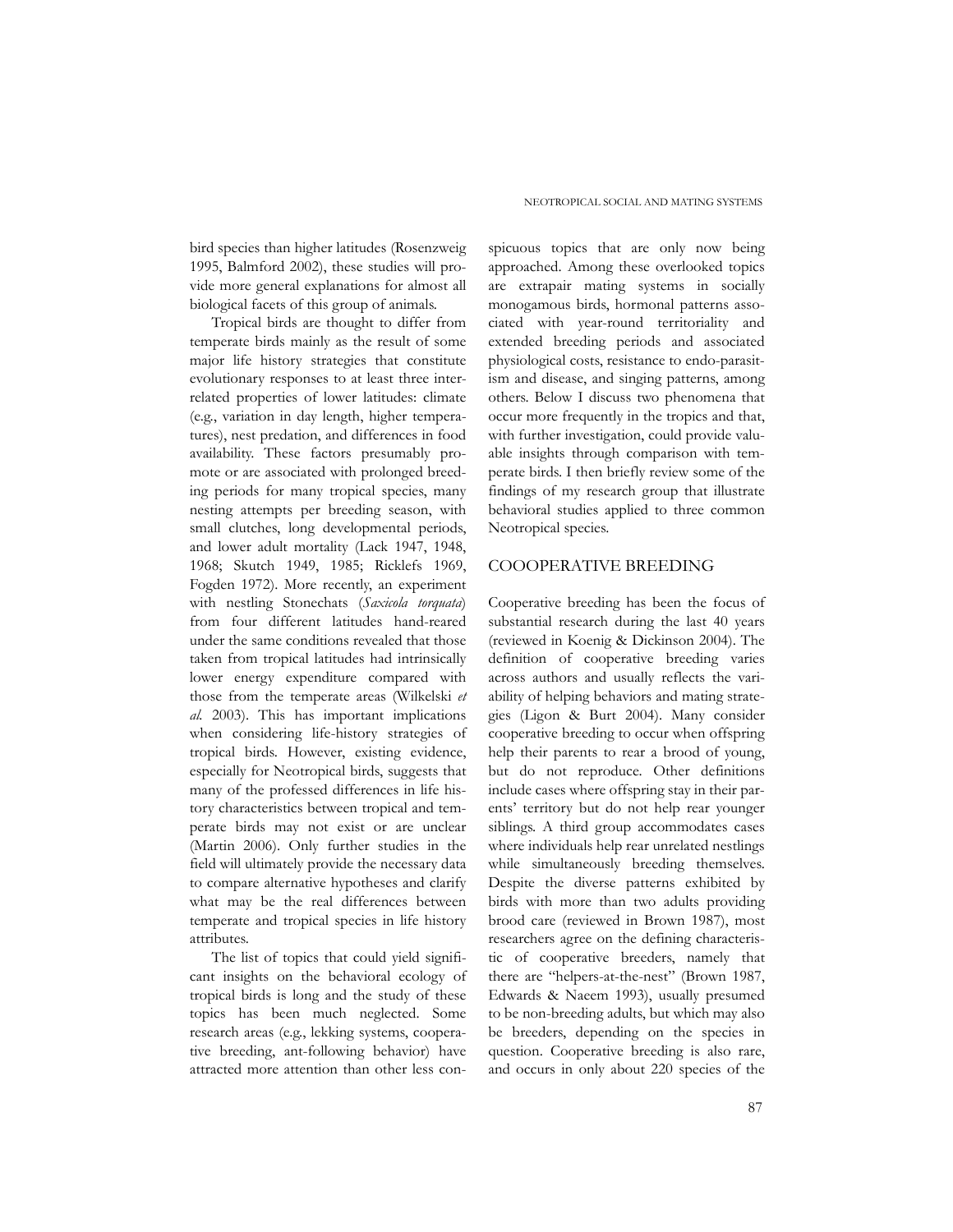### MACEDO

9000 or so birds in the world (Brown 1987).

Despite the diversity of types of cooperative breeders, patterns of dispersion and mating, they exhibit some common ecological and phylogenetic correlates (reviewed in Stacey & Koenig 1990). Cooperative breeders have been found more frequently in regions with tropical and mild climates rather than in cold temperate or highly seasonal climates (Rowley 1968, 1976). There is a strong phylogenetic component that accounts for the occurrence of cooperative breeding (reviewed in Ligon & Burt 2004). Additionally, there are some ecological attributes that have been frequently associated with cooperative breeding, such as high survivorship of adults (Stacey & Ligon 1987), and sophisticated systems of sentinel behavior (Gaston 1977, McGowan & Woolfenden 1989, Hailman *et al.* 1994).

Approximately 20 species of cooperative breeders had been studied for a minimum of 10 years at the time that Stacey & Koenig published their review in 1990, and some of these species have now been under study for two or more decades. Among these, only three species fall outside the subtropical and tropical zones, and a full 50% occur exclusively within the tropics. Considering that a large portion of the world's tropical land mass is represented by Latin America and Africa, it becomes clear why there have been relatively few long-term studies of cooperative breeders: these regions have few professional field biologists that work in behavioral ecology. Studies of cooperative breeders in these regions have been conducted mostly by North American and European researchers. So it is quite safe to assume that there are still many undescribed cooperative breeders remaining to be studied.

# COMMUNICATION THROUGH SONG

Vocal communication is another neglected

topic that is especially relevant in the study of tropical birds. Song is of special interest because there are a number of differences between tropical and temperate birds as to its function, structure and context.

Communication signals such as song, plumage or postural displays, are a means to an end, whereby the sender may influence the behavior of the receiver, but cannot control the outcome of the interaction. The sender can only control when, where and what type of signal it sends. The receiver can interpret the message and decide to act, based on the information content of the song.

Why would Neotropical bird song differ from that of temperate birds? The first major reason derives simply from the phylogenetic origin of birds in the Neotropics. As far as has been described, the true songbirds, the passerine Oscines, have more complex and longer songs, whereas the Sub-oscines have simpler and shorter songs (Kroodsma 1984, 1989). A quick overview of the geographic distribution of Sub-oscines shows that 9 of the 15 Suboscine families are mostly in South America (Welty & Baptista 1988). Thus, the abundance of unstudied Sub-Oscines in the Neotropics relative to temperate regions should present an opportunity for the study of song.

There are also many ecological differences between tropical and temperate birds that suggest that they should exhibit strikingly different song patterns. Whereas temperate species tend to establish and defend territories briefly, for the purposes associated with breeding, the more characteristic pattern for tropical birds, especially in rainforests, is to maintain year-round, all-purpose territories (Morton 1996). Tropical territories appear to be stable for long periods and are generally larger, as they have to provide resources yearround (Stutchbury & Morton 2004).

There is a wide range of subjects associated with singing behavior in the tropics that may offer striking contrasts to temperate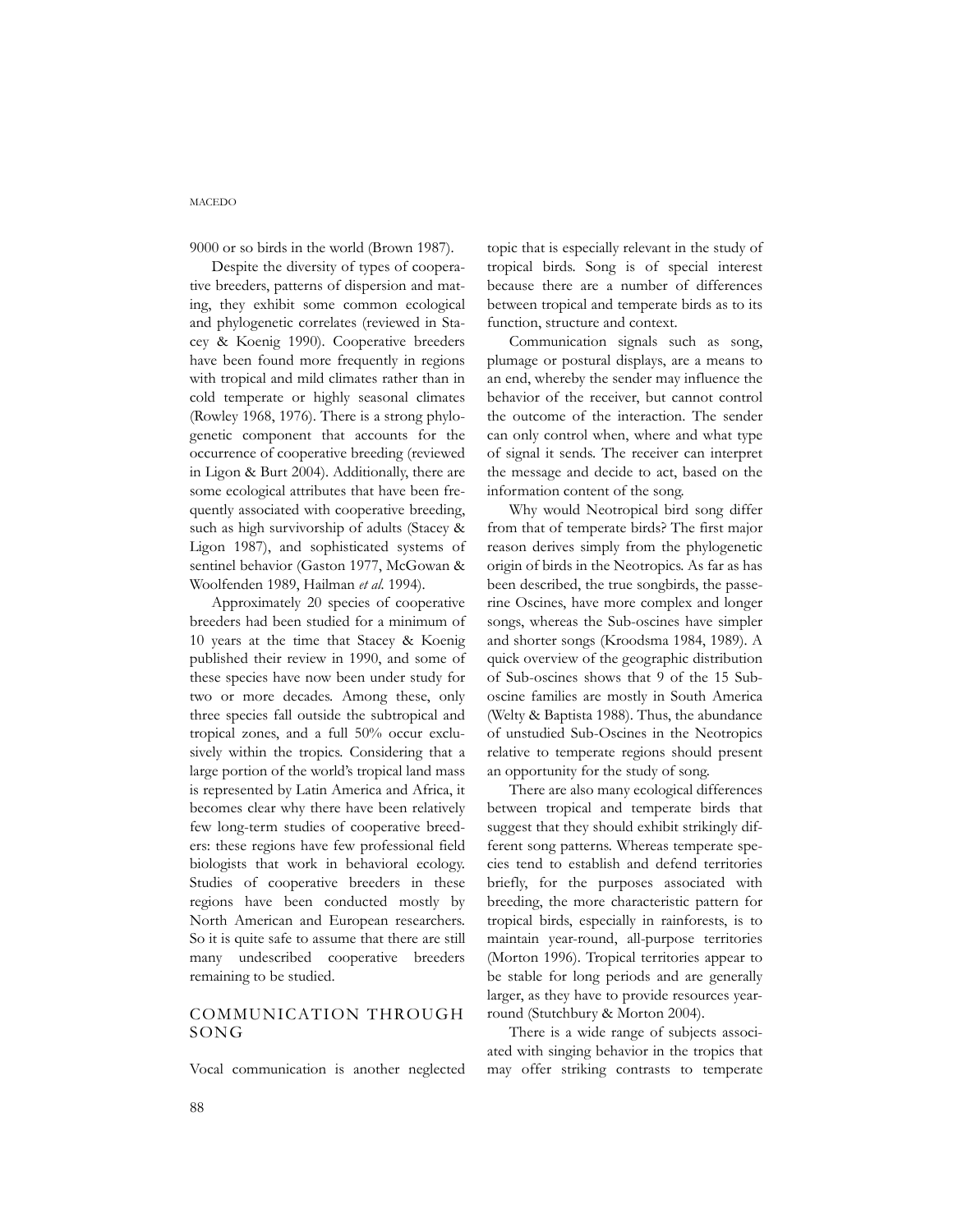regions, such as song structure, rate of output, attenuation in different vegetations, just to name a few. But two very unusual aspects of tropical bird song merit special mention and increased research attention, namely the much greater number of taxa in which female adults participate actively in singing and the related phenomena of duetting (Farabaugh 1982, Morton 1996, Slater *et al.* 2002, Slater & Mann 2004). Although several hypotheses have been advanced to explain these features, careful testing remains in its infancy. For instance, Langmore (1998) suggested female song may have evolved in species where females compete for resources (e.g., mates, space) and also to coordinate activities within the family. She also suggests that these activities should be more common in species where territories are defended year-round. Although the interest in studying female singing has increased considerably, current hypotheses have not been evaluated formally for tropical birds in general because information does not exist for most species.

Among several hypotheses for duet singing, three seem especially pertinent. One is that duetting could keep the male and female in touch with each other in dense vegetation (Thorpe 1972). A second proposes that because tropical species have more prolonged breeding periods, duetting has developed to synchronize physiological reproductive readiness between paired birds (Sonnenschein & Reyer 1983). Finally, duet singing may involve the pair bonding process and mutual mate guarding (Wickler 1980). Again, all of these hypotheses remain relatively untested for tropical birds.

# BEHAVIORAL ECOLOGY OF TROPICAL BIRDS: THREE MODEL SYSTEMS

Below I review some of my work in behavioral ecology of three Neotropical species, the NEOTROPICAL SOCIAL AND MATING SYSTEMS

Guira Cuckoo (*Guira guira*), the Blue-black Grassquit (*Volatinia jacarina*) and the Southern Lapwing (*Vanellus chilensis*). The study of these birds illustrates that even the most abundant and common species have much to contribute toward the understanding of social and mating systems of tropical birds. All field work in these studies was conducted near the city of Brasilia, Brazil (15°47'S, 47°56'W), in areas dominated by tropical savanna, known as Cerrado, but that have been largely modified for agriculture. These three species are commonly associated with open vegetation types, and have adapted well to habitat disturbance.

*Guira Cuckoo.* In general, the Guira Cuckoo research has been shaped by questions about cooperative breeding in this species. The methods generally included monitoring active nests, individually color-marking adults and chicks, assessing genetic relatedness through molecular techniques, and behavioral observing during the chick-feeding phase of breeding.

The early years of study revealed that Guira Cuckoos are cooperative breeders with shared reproduction, wherein the group uses a joint nest. During the breeding season, groups range from 3 to 15 birds that defend the territory and produce a communal clutch of as many as 25 eggs (Macedo 1992). However, clutches or broods seldom survive intact, as they are subjected to intensive egg ejection and infanticide (Macedo & Melo 1999, Macedo *et al.* 2001). Because it was evident that much competition occurred, it became crucial to understand female reproductive strategies associated with shared breeding. The study of female reproductive skew within joint nests was only possible with the application of a molecular tool – protein yolk electrophoresis – that allowed maternal identification of eggs within communal clutches (Cariello *et al.* 2002). This technique also allowed us to answer the question of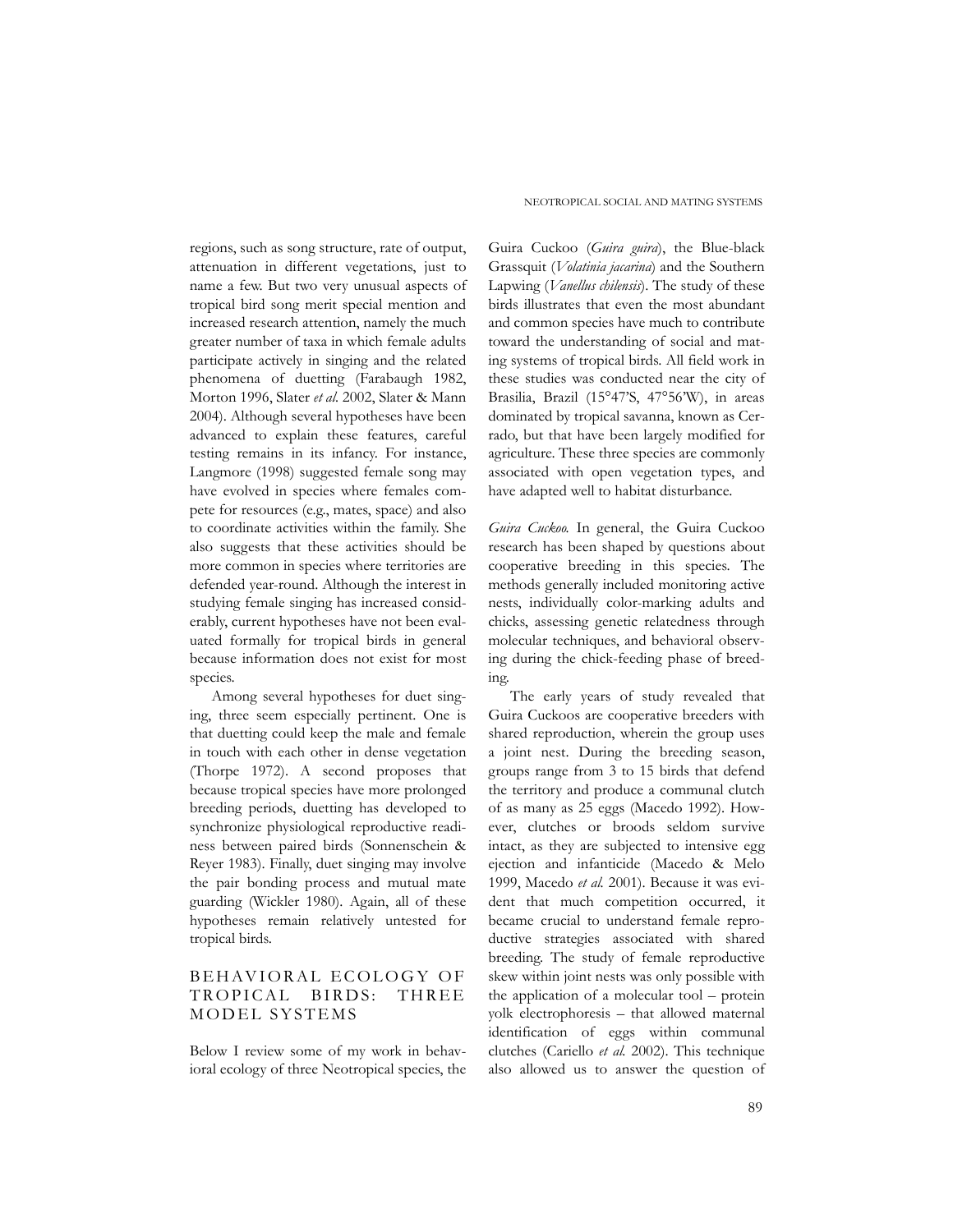### MACEDO

whether individual females produced eggs unique in size, shape and shell color patterns, external features that could provide a mechanism for individuals to eject eggs selectively, so as to avoid evicting their own. For some species, such as the Village Weaverbird (*Ploceus cucullatus*) (Lahti & Lahti 2002), the female habit of laying uniform eggs allows them to eject eggs from parasitic conspecifics. However, our analyses of Guira Cuckoo egg characteristics yielded a low percentage of correct classification of eggs to their mothers, ranging from 22 to 75% (mean of 44%) for 17 groups analyzed (Cariello *et al.* 2004). In fact, there were only six groups where more than 50% of the eggs were classified correctly, and these were typically groups with few females, hence relatively few eggs. We concluded that the high within-individual egg variability of female Guira Cuckoos allows the scrambling of egg identity, and decreases egg ejection because females are seldom able to identify their own eggs. Maintenance of communal breeding in this species may partly derive from individual variability in egg traits.

*Blue-black Grassquit.* This common, granivorous Emberizid has a wide Neotropical distribution, occurring abundantly in open habitats (Sick 1997). Several striking features of this bird pointed toward a polygynous mating system: (1) unusually conspicuous and elaborate male premating displays; (2) accentuated dichromatism during the breeding season; and (3) lek-like aggregations. On the other hand, it showed some features (e.g., biparental care) indicative of monogamy (Carvalho 1957, Costa & Macedo 2005, Carvalho *et al.* in press).These incongruities suggested the possibility of complex and variable mating behavior that might be hard to detect through traditional field observation and indicated the need to rely on molecular methods. For this we amassed a modest set of nestling and putative-parent blood samples which revealed a remarkable diversity of paternity and maternity. In particular, 7 of the 11 broods (63%) showed extra-pair paternity (involving 10 of the 20 total chicks) (Carvalho *et al.* 2006). These included one chick resulting from intraspecific parasitism (both putative parents excluded) and two cases of "quasiparasitism" (social father genetically related to the brood, but chicks related to more than one female), in addition to the seven chicks resulting from extra-pair paternity. Possible ecological factors that may promote such a high rate of extrapair fertilization include the species' extremely small territories (making effective mate-guarding more problematic), the aggregated distribution of territories during breeding, degree of breeding synchrony (Stutchbury & Morton 2001), and a possible anti-predation strategy that could include "spreading" nestlings over various nests. However, future studies are needed to gain further insight.

*Southern Lapwing.* Southern Lapwings are also common in the open habitats in all of South America. In central Brazil, the species is notable for occurring in groups varying in size from 2 to 4 adults. Such group members share in territorial defense, incubation and tending of chicks. Thus, this species appeared potentially to be a cooperative breeder, but there was also the possibility that groups of more than two individuals shared reproduction (polygyny/polyandry). We examined the genetic mating system through DNA fingerprinting of 41 chicks from 14 broods, and found evidence of mixed paternity involving four chicks (9.8%) from three broods (21.4%), all from social groups of 3 to 4 adults (Saracura *et al.* in prep.). Since we were unable to catch the supernumerary adults, it remains to be shown whether these extra adults sired some of the chicks. Behavioral observations revealed that isolated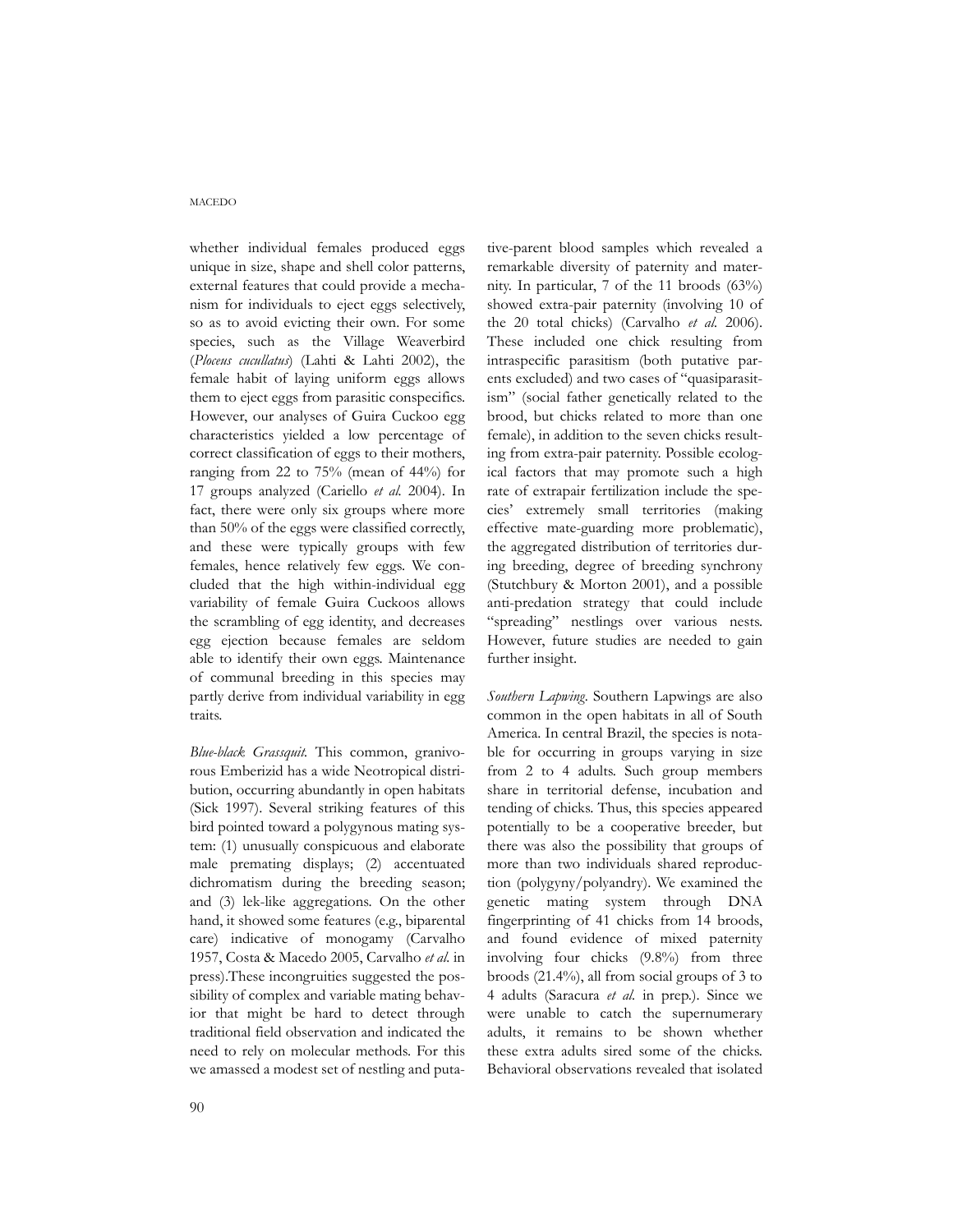pairs (with no supernumerary adults in their unit) maintained smaller distances between themselves than the primary pairs within larger groups. Possibly, primary pairs in groups have a looser pair-bond association, which may either be the causal factor for group breeding or a resulting condition due to the presence of extra adults in the territory. The closer association adopted by isolated pairs may constitute a form of mate-guarding, and possibly prevents extra adults from establishing themselves in the territory, which could lead to shared breeding. Further work is in progress to determine the extant of shared breeding in the species and the adaptive value of reproduction in groups versus pairs.

### CONCLUDING REMARKS

In general, tropical birds represent an underutilized opportunity for behavioral ecologists, as such subjects exhibit behavioral patterns that are quite distinctive from those of their better-studied temperate counterparts. In some cases, whole phenomena are restricted to the tropics; in other cases, they are simply much more common in this region. At any rate, it is crucial that more research be undertaken to document the behavioral ecology of Neotropical birds, since these represent such a high proportion of the world´s avifauna. Within such a framework, there are a number of interesting topics in behavioral ecology that have long been neglected and that urgently need more empirical work. In the next couple of decades, deforestation and global changes in weather patterns will produce unpredictable pressures upon avian species, and the conservation of tropical diversity will constitute one of the most challenging tasks for future biologists. Knowledge concerning the basic behavioral ecology of Neotropical birds will prove invaluable in their conservation.

### ACKNOWLEDGMENTS

I dedicate this contribution to the memory of Alexander Skutch, who captivatingly summarized why the study of Neotropical birds is important: "...our quest of them takes us to the fairest places; to find them and uncover some of their well-guarded secrets we exert ourselves greatly and live intensely." (Skutch 1977: The Appreciative Mind, epilogue to A Bird Watcher's Adventures in Tropical America). I would like to thank the organizers and scientific program committee of the VIII<sup>th</sup> Neotropical Ornithological Congress (Venezuela) for inviting me to present this lecture. Special thanks to Doug Mock for reviewing an earlier draft of this manuscript. Students who participated in various parts of the research include (in alphabetical order): Juliana Almeida, Carlos Bianchi, Mariana Cariello, Carlos Carvalho, Marcos Lima, Laura Muniz, Angela Pacheco and Valéria Saracura. Research reviewed in this paper was only possible through collaborations with Hubert Schwabl, Jeff Graves and Donald Blomqvist. Financial support was provided by National Geographic Society, Conselho Nacional de Desenvolvimento Científico e Tecnológico – CNPq and the Animal Behavior Society (Developing Nations Research Grants). Universidade de Brasilia, the University of St. Andrews, Washington State University and the Konrad Lorenz Institute for Ethology provided logistic support during various stages of research.

## **REFERENCES**

- Balmford, A. 2002. Selecting sites for conservation. Pp. 74–104 *in* Norris, K., & D. J. Pain (eds). Conserving bird biodiversity. Cambridge Univ. Press, Cambridge, UK.
- Brown, J. L. 1987. Helping and communal breeding in birds. Princeton Univ. Press, Princeton, New Jersey.
- Cariello, M. O., H.. Schwabl, R. Lee, & R. H.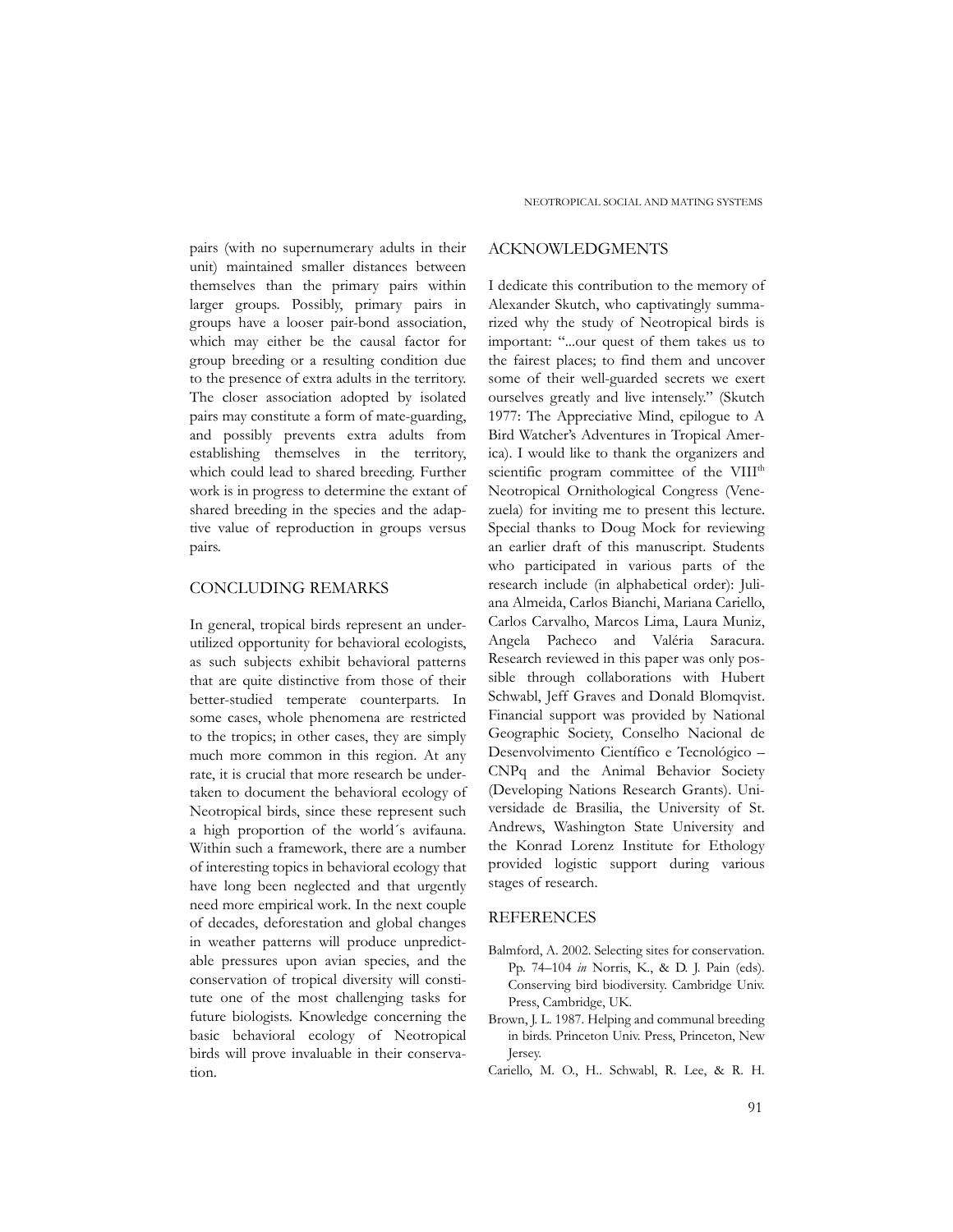Macedo. 2002. Individual female clutch identification through yolk protein electrophoresis in the communally-breeding Guira Cuckoo (*Guira guira*). Mol. Ecol. 11: 2417–2424.

- Cariello, M. O, M. R. Lima, H. Schwabl, & R. H. Macedo. 2004. Egg characteristics are unrealible in determining maternity in communal clutches of Guira Cuckoos (*Guira guira*). J. Avian Biol. 35: 117–124.
- Carvalho, C. B., R. H. Macedo, & J. Graves. 2006. Breeding strategies of a socially monogamous Neotropical passerine: extra-pair fertilizations, behavior and morphology. Condor 108: 579– 590.
- Carvalho, C. B., R. H. Macedo, & J. Graves. 2007. Reproduction of Blue-black Grassquits in central Brazil. Brazil. J. Biol. 67: 275–281.
- Carvalho, C. T. 1957. Notas ecológicas sobre *Volatinia jacarina* (Passeres, Fringillidae). Bol. Mus. Paraense Emílio Goeldi 2: 1–10.
- Costa, F., & R. H. Macedo. 2005. Coccidian oocyst parasitism in the Blue-black Grassquit: influence on secondary sex ornaments and body condition. Anim. Behav. 70: 1401–1409*.*
- Edwards, S. V., & S. Naeem. 1993. The phylogenetic component of cooperative breeding in perching birds. Am. Nat. 141: 754–789.
- Farabaugh, S. M. 1982. The ecological and social significance of duetting. Pp. 85–124 *in* Kroodsma, D. E., & E. H. Miller (eds.). Acoustic communication in birds. Academic Press, New York, New York.
- Fogden, M. P. L. 1972. The seasonality and population dynamics of equatorial birds in Sarawak. Ibis 114: 307–343.
- Gaston, A. J. 1977. Social behaviour within groups of Jungle Babblers (*Turdoides striatus*). Anim. Behav. 25: 828–848.
- Hailman, J. P., K. J. McGowan, & G. E. Woolfenden. 1994. Role of helpers in the sentinel behaviour of the Florida Scrub Jay (*Aphelocoma c. coerulescens*). Ethology 97: 119–140.
- Hawkins, B. A., E. E. Porter, & J. A. F. Diniz-Filho. 2003. Productivity and history as predictors of the latitudinal diversity gradient of terrestrial birds. Ecology 84: 1608–1623.
- Klink, C. A., & R. B. Machado. 2005. A conservação do Cerrado brasileiro. Megadiversidade 1: 147–155.
- Koenig, W. D., & J. L. Dickinson. 2004. Introduction. Pp. 1–4 *in* Koenig, W. D., & J. L. Dickinson (eds.). Ecology and evolution of cooperative breeding in birds. Cambridge Univ. Press, Cambridge, UK.
- Kroodsma, D. E. 1984. Songs of the Alder Flycatcher (*Empidonax alnorum*) and Willow Flycatcher (*Empidonax traillii*) are innate. Auk 101: 13–24.
- Kroodsma, D. E. 1989. Male Eastern Phoebes (*Sayornis phoebe*; Tyrannidae, Passeriformes) fail to imitate songs. J. Comp. Psychol. 103: 227– 232.
- Lack, D. 1947. The significance of clutch-size. Ibis 89: 302–352.
- Lack, D. 1948. The significance of clutch-size. Ibis 90: 24–45.
- Lack, D. 1968. Ecological adaptations for breeding in birds. Methuen, London, UK.
- Lahti, D. C., & A. R. Lahti. 2002. How precise is egg discrimination in weaverbirds? Anim. Behav. 63: 1135–1142.
- Langmore, N. E. 1998. Functions of duet and solo songs of female birds. Trends Ecol. Evol. 13: 137–140.
- Ligon, J. D., & D. B. Burt. 2004. Evolutionary origins. Pp. 5–34 *in* Koenig, W. D., & J. L. Dickinson (eds.). Ecology and evolution of cooperative breeding in birds. Cambridge Univ. Press, Cambridge, UK.
- Macedo, R. H. 1992. Reproductive patterns and social organization of the communal Guira Cuckoo (*Guira guira*) in central Brazil. Auk 109: 786–799.
- Macedo, R. H., & C. Melo. 1999. Confirmation of infanticide in the communally-breeding Guira Cuckoo. Auk 116: 847–851.
- Macedo, R. H., M. O. Cariello, & L. Muniz. 2001. Context and frequency of infanticide in communally breeding Guira Cuckoos. Condor 103: 170–175.
- McGowan, K. J., & G. E. Woolfenden. 1989. A sentinel system in the Florida Scrub Jay. Anim. Behav. 37: 1000–1006.
- Morton, E. S. 1996. A comparison of vocal behavior among tropical and temperate passerine birds. Pp. 258–268 *in* Kroodsma, D. E., & E. H. Miller (eds.). Acoustic communication in birds. Academic Press, New York, New York.